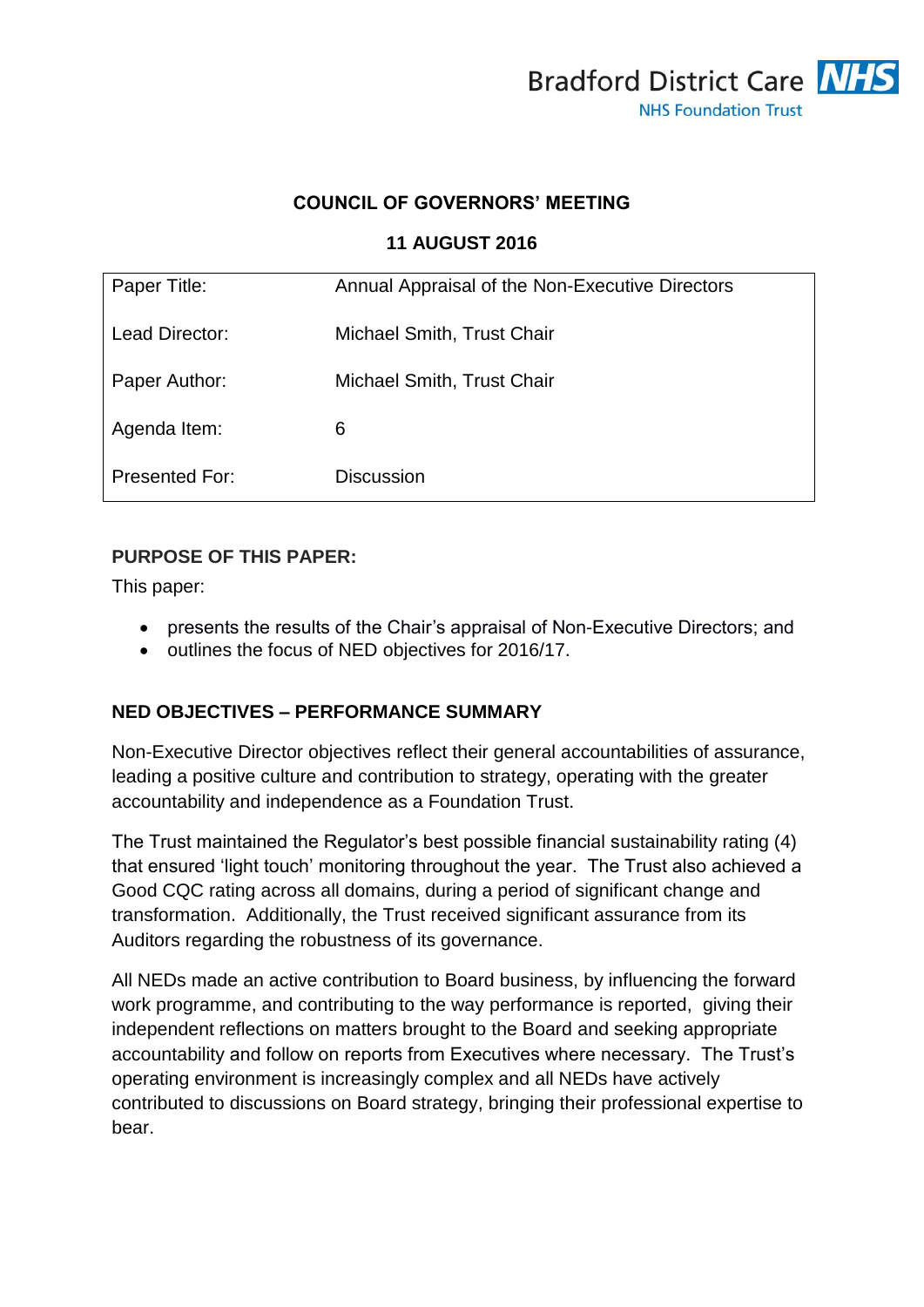

In addition to their membership of the Trust's Unitary Board, all NEDs have significant Board Committee roles, with formally delegated authority to seek assurance on behalf of the Board.

- New FT reporting structures and processes were successfully and seamlessly implemented. A peer review of the Quality and Safety Committee showed many areas of good practice, with recommendations for further improvement implemented across all committees.
- This year, Committee Chairs elected to prepare their own assurance reports for submission to Board.
- Chairs/NEDs have also worked closely with Executive Directors to improve risk assurance processes, the quality of reports and performance monitoring and the sharing of learning. Deep dives into issues of particular interest or concern have also been initiated.
- The frequency of the Quality and Safety (QAS) and Finance, Business and Investment (FBI) Committees was increased from every 8 weeks to every 6 weeks to manage the agendas and this remains a challenge and work in progress.
- The most important consequence however, is that the Trust is not only concerned about current performance, but looking ahead through improved forecasts and seeking assurance about the consequences of cost improvements and service transformation on the quality and safety of services.
- The overall effect has been increased confidence at Board in our assurance processes and reduced duplication of business between Committees and the Board.

In this Trust we place particular value in the Board, including Non-Executive Directors maintaining contact with staff and service users and the communities we serve to inform the work of the Board. All NEDs have participated enthusiastically in the Board Walkabouts programme, with regular reports back to Board and have attended in-house events as well as networking opportunities and the conference programme.

All NEDS have attended Council of Governor meetings, with a programme of presentations to the Council on their committee work. And there is an open invitation to Governors to attend and observe their committee work.

As Chair, I believe a successful Board has to achieve an appropriate balance between challenge and support – challenge where issues need to be confronted,